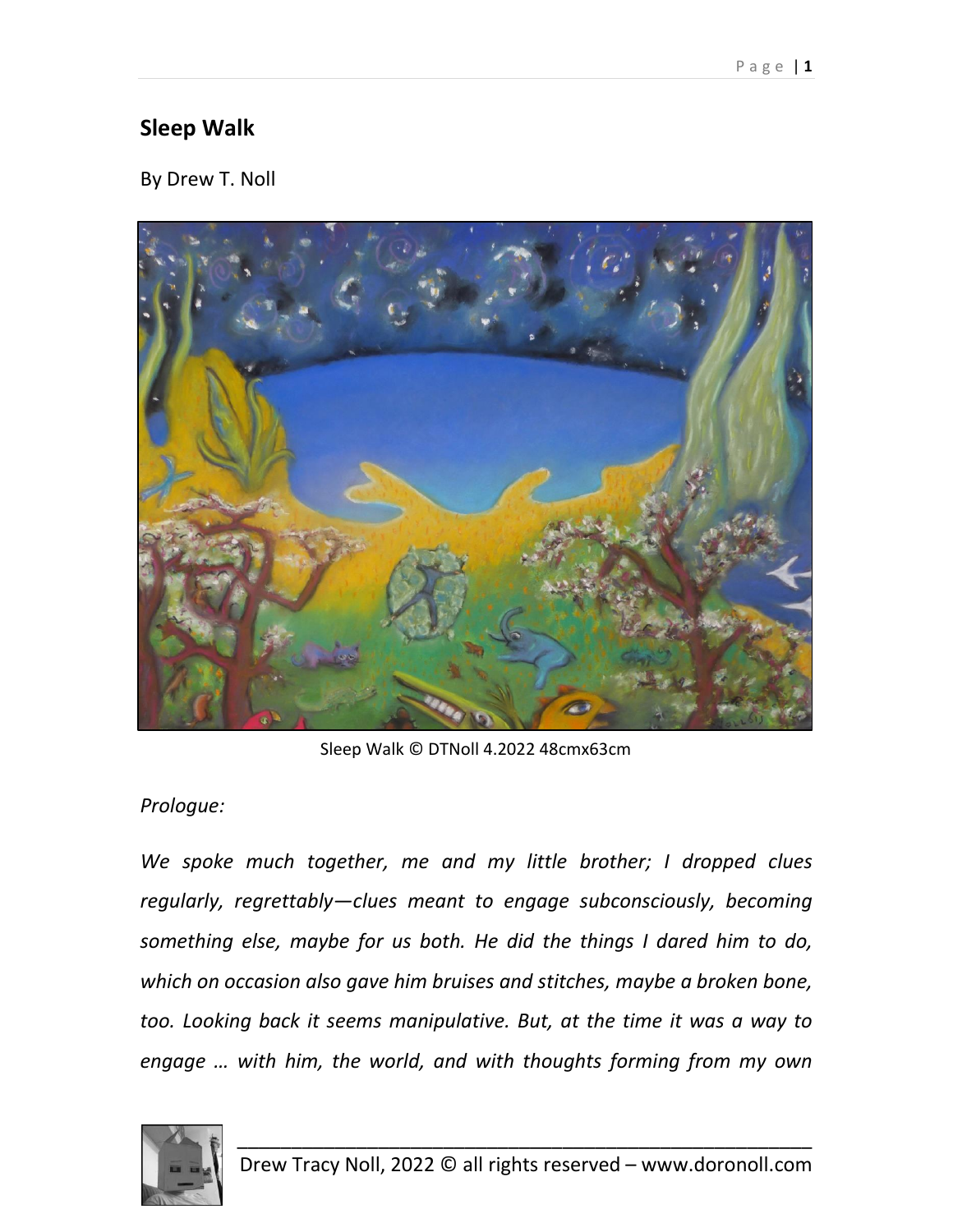*designs. My hands and feet built it—starting with my little brother; which only served to propel 'my own' biosuit forward, trying to keep up with everyone else … and just everything. I never realized the extent of the responsibility I would carry in life for each turn produced, and others that I may have prodded into moving, regardless of serendipity … specifically. I never really understood, until now, that my biosuit's footprint would no doubt extend beneath it all as I inadvertently, and purposely, interfered within the world of others.*

———

That night I awoke thrilled to have discovered how to protect endangered species' that had, surprisingly, been living in my own backyard. These animals were varied and ranged from tiny, to plain, and up to magnificent, as well as unseen. Somehow they had been released from the wild for lack of space, so in my very own mind I became their 'only' chance for survival. The problem was that I was already engaged in a project and I could spare no time. My little brother always looked up to me, and as it happened he showed up at exactly the right time, in my mind. We spoke briefly, and I knew as I explained the situation at hand, that my little brother would pick up the tiny seed that I had dropped, exactly as stated above.

Immediately I saw that his face lit up and I knew he was hooked. He would take the lost animals out of the danger they were in, down the jungle-laden ravine at the back of my backyard, and straight out to the sea where they would eventually be free. A smile shaped yard filled with creatures moving

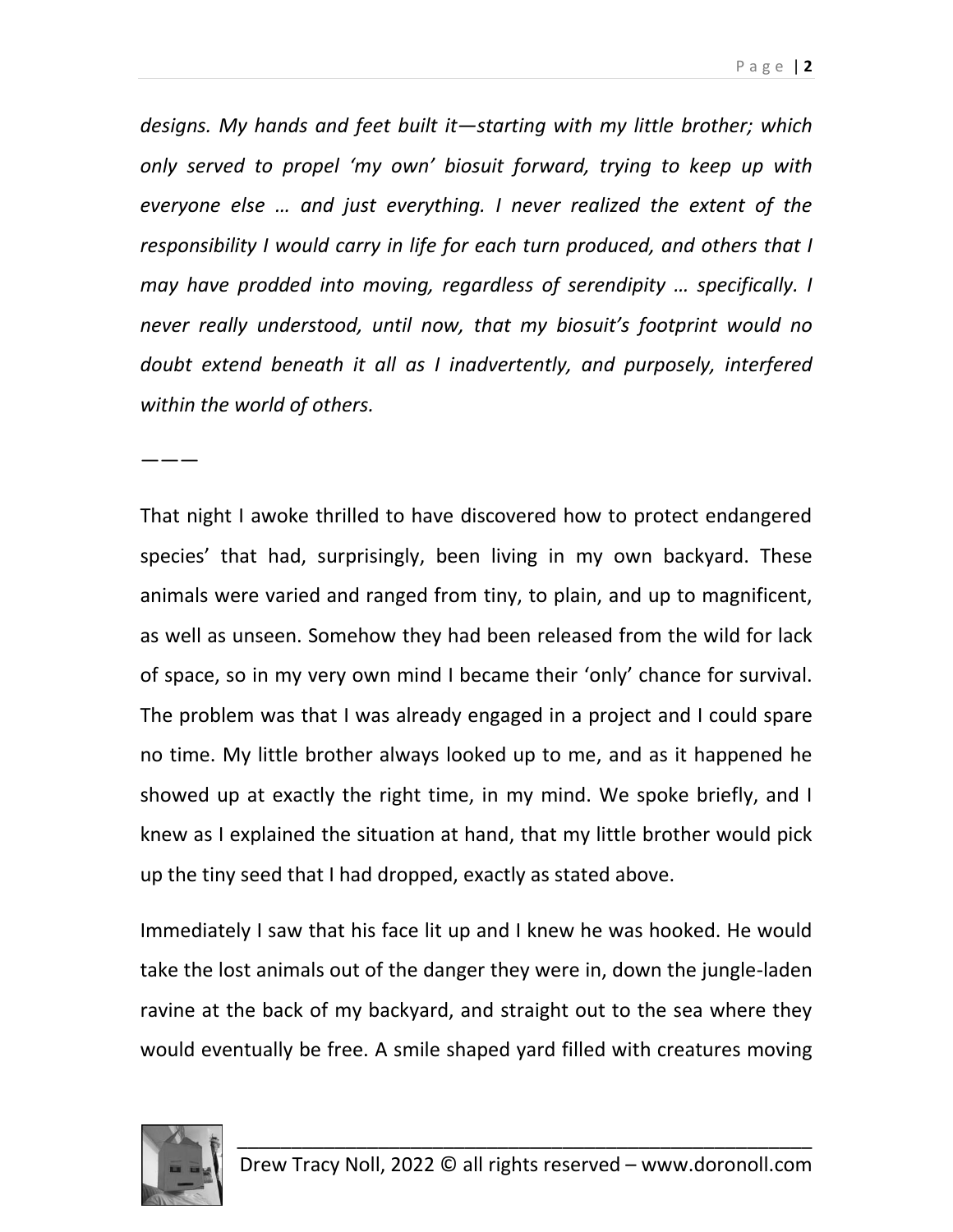towards the entrance of a ravine down below was all I could see, as I followed knowingly with my camera clicking, content flashing before my eyes in full stream. I was extremely proud of one image I grabbed, my brother clasping the shell of a giant tortoise, like the Vitruvian-man, as they both plummeted from my view, down the hill. My camera captured flashes of geckoes and centipedes, images of wild-feathered birds, and mammals of every size, as they all slipped down without a clue.

The way was steep and filled with dripping vegetation that pointed us all down to the sea-delta at the bottom of the ravine, but before we could arrive at our freedom, a barrier stood in our path, tall and covered with metal barbs to keep us from crossing. When I caught up to my brother, surrounded by animals, he had already dug under the fence. He was holding its bottom high to let everyone under. He looked up at me with a broad smile, vindicated in his ability to conquer, but I knew it was my doing and I felt a pang of dread as what might unfold began its beginning. The animals all flowed down the ravine from its edges to the center, and then disappeared into a brand new aisle of construction that had been stamped onto the valley floor below.

I stood at the fence with a hole, cut underneath and begging to be sewn, and then watched all the animals gallop and squirm into the cobbled concrete street that wasn't there just a moment before. I could see the collision that was about to occur as our new neighbors began stepping from buildings that lined the cobbled street, looked up in our direction. Hoping to avoid a collision with the new officials of the neighborhood built, on my

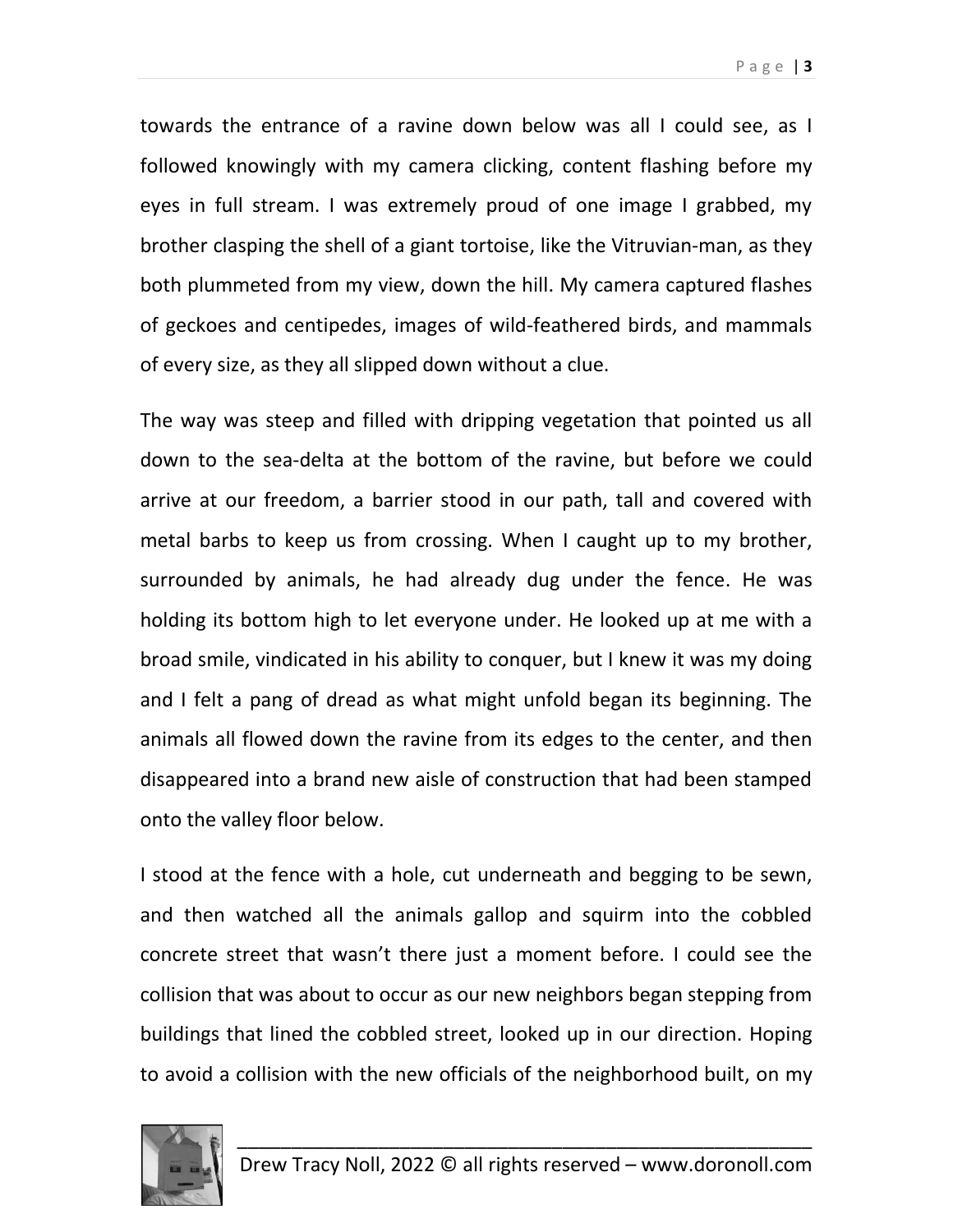mission to get my brother and animals to the sea, I slipped down through the hole which I had been cut in the fence via my brother, moments before.

But, I was too late. Before I dropped down below the tree-line where the scene in my mind completely disappeared, I flashed on my little brother getting caught, grabbed from behind by a man that acted just like the mayor of a new town. The last thing I saw was an impression that I wished I had photographed with my phone: Red skin bulging over his collar and fat fingers clasping down, my brother began to shrink away from the mayor's grasp and from us all. Then, in an instant, the animals and my little brother disappeared behind trees as I ducked under the fence and tumbled down the ravine, hiding from myself, and from them all.

I knew what I had caused, I realized what I was responsible for, and I had plenty of time to dwell on it hoping all the while that when I finally emerged from the trees at the bottom of the ravine it would all have been a dream. It was quiet as I stepped foot over foot to the foot of the ravine. Even the wind had stopped. The entire jungle was still, and echoing desire, quivering. Not even a stray insect could be seen, or for that matter … ever heard from again. I felt bad for the grass under each footstep as I plodded forward towards the knowledge that I already knew. It kept taking forever, a hall of reflections unending, light continually bending.

When the trees finally cleared, all I could see was my little brother's face. It had expanded … making all other things unimportant. He was crying in deep sorrow, his world crushed down around him and his grief filling the